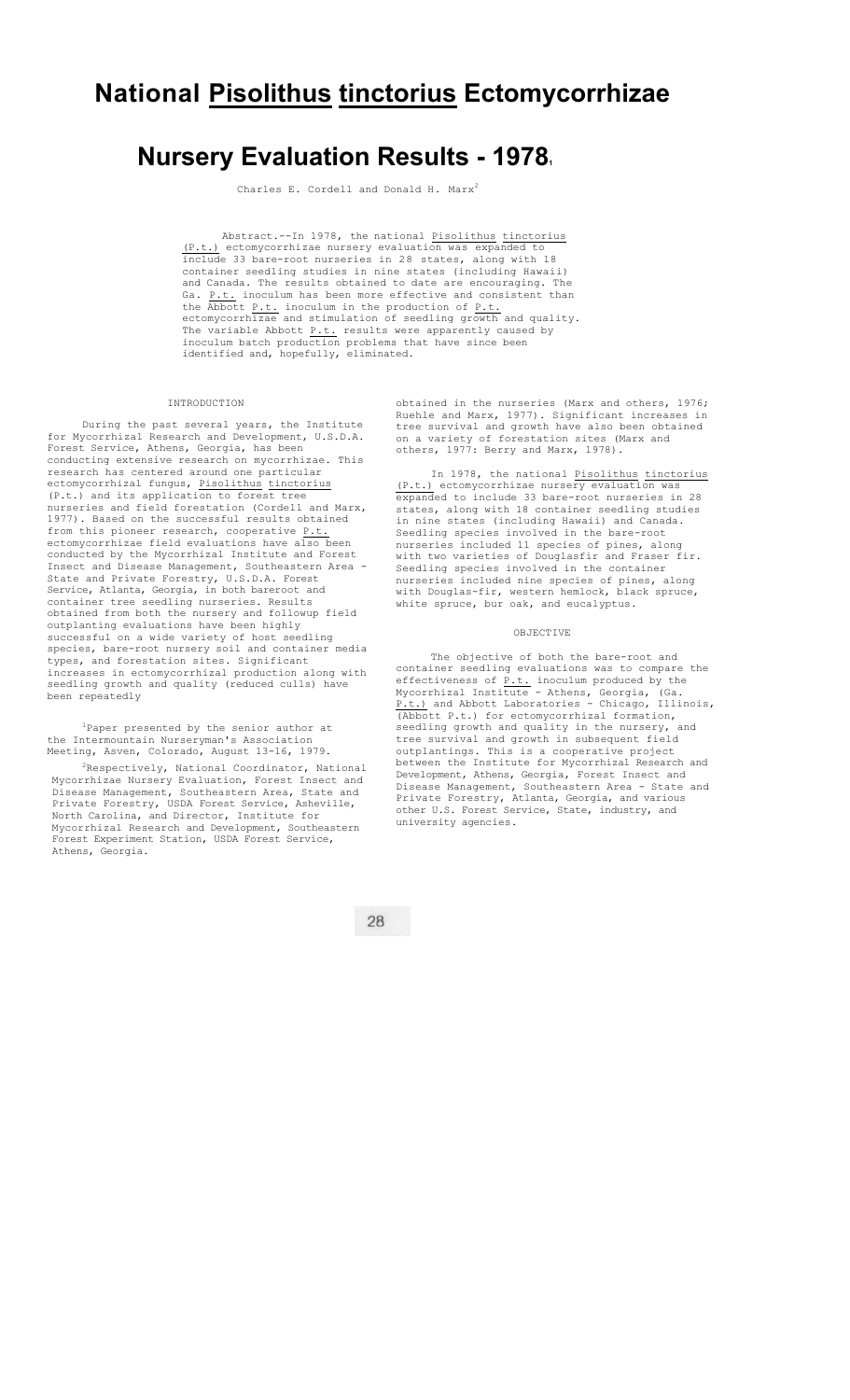## METHODS

## Bare-root Nurseries

As in previous nursery seedbed evaluations, randomly selected prefumigated seedbed plots were inoculated with either the Georgia or Abbott P.t. mycelium-vermiculite-peat inoculum immediately prior to planting. Prefumigation with soil fumigants equivalent to methyl bromide - 98% + chloropicrin - 2% and methyl bromide - 67% + chloropicrin - 33% has been mandatory in obtaining successful P.t. nursery seedbed inoculations. The dried inoculum mixture (approximately 12 percent moisture content) was<br>sprinkled evenly on 4 X 4 ft. (16 ft<sup>2</sup>~ plots at four dosage rates - Georgia - 100ml/ft , Abbott - 200,<br>100, 50 ml/ft<sup>2</sup>. The inoculum was then chopped into the upper 3-4 inch soil surface with a garden tool. Each of the five treatments - four  $P.t.$  treatments and one check - were replicated five times in a randomized 5-block design. Following the inoculation, conventional seeding, mulching and all other nursery cultural practices were maintained as usual. The nursery phase of this evaluation is scheduled for 1 to 3 years, depending on the rotation length of the seedling host species.

### Container Nurseries

Each container evaluation was installed as a completely randomized design in a greenhouse at each location. The same dried P.t. myceliumvermiculite-peat inoculum mixture was again used in these evaluations. Immediately prior to filling the containers, the inoculum was mixed in a clean soil mixer such as a small cement mixer cleaned with a chlorox-hot water solution prior to mixing. Precautions were also taken to avoid cross contamination of the Georgia and Abbott P.t. inoculum. Four P.t. inoculum-growth media volume to volume ratios were evaluated at each location--Ga. P.t.- 1:15, Abbott P.t.-1:15, 1:7.5, and 1:30. Each of the four treatments along with a nontreated check treatment were replicated four times. The number of containers used per replicate per treatment varied at each location but averaged around 40-50. The growth media used consisted of either the standard peat-vermiculite 1:1 volume to volume mixture or the pinebark growth media used by the Mycorrhizal Institute. All container seedling cultural practices including temperature control, watering, fertilization, seedling growth period, etc. were employed as deemed necessary for each seedling species and location. Each seed source was .<br>tandardized and the seed was stratified and treated with a fungicide such as Arasan© prior to seeding as dictated by local container seedling production requirements.

However, fungicide drenches applied for damping off However, fungicide drenches applied for<br>control following seeding were omitted.

The duration of the container seedling evaluations ranged between 6 and 12 months, depending upon the geographic location.

## Outplantings

Field outplantings are being established from all treatments represented in both the bare-root and container seedling nurseries with seedlings showing significant responses in P.t. ectomycorrhizae development. A randomized block design with five replicates per treatment and 49 seedlings per treatment replicate is being utilized per site. Standard site preparation, spacing, etc. are being employed as deemed necessary for the host species, site condition, geographic location, etc. All trees are being hand planted. The outplantings are scheduled for a 10-year duration with annual tree survival, growth, and P.t. fruiting body development measurements the first 5 years and biannual measurements the remaining duration. Annual or biannual progress reports will also be prepared and submitted to all cooperators.

#### **RESULTS**

The results obtained to date from both the bare-root and container seedling evaluations are encouraging.

## Bare-root Nurseries

The midseason or first-year sampling results from 33 nurseries showed an average of 19 percent P.t. ectomycorrhizae formation on seedling feeder roots by the Ca.-100 P.t. treatment and 5 percent by the Abbott-200 P.t. treatment. An apparent Abbott P.t. inoculum batch effect is shown in Table 1. For example, Abbott P.t. batches 4 and 5 produced over 200 percent as much P.t. ectomycorrhizae as batch 2.

The first-year sampling results obtained from five bare-root nurseries in the midwestern United States treated with either Abbott P.t. batch 4 or S were also encouraging in most cases. However, the Ca.-100 P.t. treatment again produced the most effective and consistent results. This treatment produced an average of 14 percent P.t. ectomycorrhizae and 62 percent of the seedlings had some P.t. ectomycorrhizae. The Abbott-200 P.t. treatment produced an average of 10 percent P.t. ectomycorrhizae and 37 percent of the seedlings had some P.t. ectomycorrhizae. In addition, the Ga.-100 P.t. treatment plots showed a 250 percent increase in total ectomycorrhizae (P.t. and other) over the untreated check plots (20 percent vs. 8 percent). The Abbott-200 P.t. treatment plots showed over a 200 percent increase in ectomycorrhizae over the check plots (17 percent vs. 8 percent).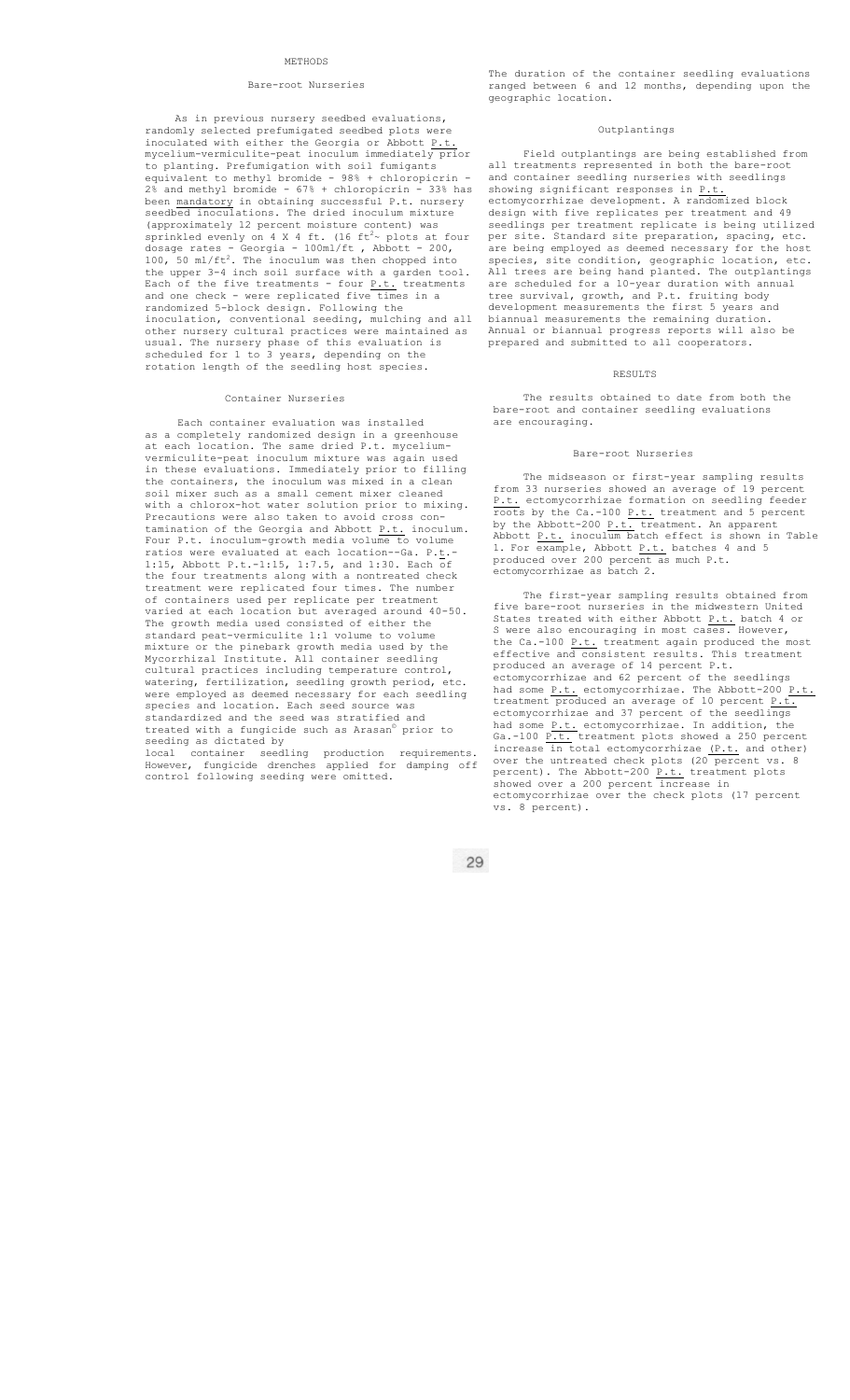Table 1.--1978 National Ectomycorrhizae Nursery Evaluation--Summary of midseason root evaluations in 33 nurseries

|            | Ectomycorrhizae by       |     |     |                          |      |      | Seedlings                |      |      |
|------------|--------------------------|-----|-----|--------------------------|------|------|--------------------------|------|------|
| Treatment  | P.t.                     |     |     | $(\%)$<br>Total          |      |      | $w/P.t.$ (%)             |      |      |
| GA 100     | 18.6<br>Abbott batch No. |     |     | 26.5<br>Abbott batch No. |      |      | 70.4<br>Abbott batch No. |      |      |
|            |                          |     |     |                          |      |      |                          |      |      |
|            | Abbott 200               | 3.4 | 5.8 | 5.2                      | 19.6 | 17.1 | 17.8                     | 27.0 | 34.4 |
| Abbott 100 | 2.2                      | 5.8 | 4.9 | 19.6                     | 17.1 | 17.7 | 24.5                     | 31.6 | 30.0 |
| Abbott 50  | 1.4                      | 3.2 | 2.8 | 18.6                     | 15.0 | 16.0 | 13.0                     | 23.0 | 20.4 |
| Control    |                          | 0.1 |     |                          | 13.8 |      |                          | 1.4  |      |

 $\frac{1}{2}$ Poor quality Abbott <u>P</u>.t.inoculum; produced an average of 3 percent <u>P.t</u>. ectomycorrhizae on 4-month-old loblolly pine seedlings in inoculated field microplots at Athens, Ga., in 1978.

<sup>2</sup>Good to excellent quality Abbott P.t. inoculum; produced an average of 12 and 54 percent P.t. ectomycorrhizae, respectively, on 4-month-old loblolly pine<br>seedlings in inoculated microplots in Athens, Ga., in 1978.

Table 2.--1978 National Ectomycorrhizae Nursery Evaluation--Summary of final root evaluations (1-0 seedlings) in 12 nurseries

| Treatment | Ectomycorrhizae<br>by $P.t.$ $(\%)$   |                   |                    | Seedlings<br>$w/P.t.$ (%) |                      |                      | Cu11<br>seedlings $(\%)$ |                      |                      |
|-----------|---------------------------------------|-------------------|--------------------|---------------------------|----------------------|----------------------|--------------------------|----------------------|----------------------|
| GA 100    | 27.8<br>Abbott batch No.              |                   |                    | 95.0<br>Abbott batch No.  |                      |                      | 18.4<br>Abbott batch No. |                      |                      |
|           |                                       |                   |                    |                           |                      |                      |                          |                      |                      |
|           | Abbott 200<br>Abbott 100<br>Abbott 50 | 3.2<br>1.5<br>2.4 | 10.5<br>4.5<br>5.5 | 5.7<br>2.5<br>3.4         | 17.8<br>10.5<br>12.5 | 61.0<br>42.0<br>33.0 | 32.2<br>21.0<br>19.3     | 29.1<br>25.3<br>28.2 | 13.8<br>15.0<br>17.4 |
| Control   |                                       | 0.4               |                    |                           | 1.8                  |                      |                          | 24.8                 |                      |

Poor quality Abbott  $\underline{P}.\underline{t}$ . inoculum; produced an average of 3 percent  $\underline{P}.\underline{t}$ .<br>ectomycorrhizae on 4-month-old loblolly pine seedlings in inoculated field microplots at Athens, Ga., in 1978.

 $2$  Good to excellent quality Abbott P.t. inoculum; produced an average of 12 and 54 percent P.t. ectomycorrhizae, respectively, on 4-month-old loblolly<br>pine seedlings in inoculated microplots at Athens, Ga., in 1978.

Final results obtained from 12, 1-0 southern and central United States bare-root nurseries were also quite variable--particularly with the Abbott P.t. batches (Table 2). Again, the Ga. P.t. provided the most favorable and consistent results. This inoculum produced 28 percent P.t. ectomycorrhizae on seedling feeder roots, increased seedling fresh weights 26 percent over controls, and decreased seedling cull percentages 26 percent less than controls. The Abbott P.t. batch effect is revealed again in Table 2. The nurseries treated with batches 4 and 5 had over a 300

percent increase in P.t. ectomycorrhizae formation and seedlings with P.t. ectomycorrhizae along with a significant reduction in cull seedlings as compared with the nurseries treated with batch 2.

## Container Nurseries

Final results obtained from the container seedling evaluation with both the Ga. and Abbott P.t. inoculum were also highly encouraging. The Ga. P.t. 1:15 treatment produced